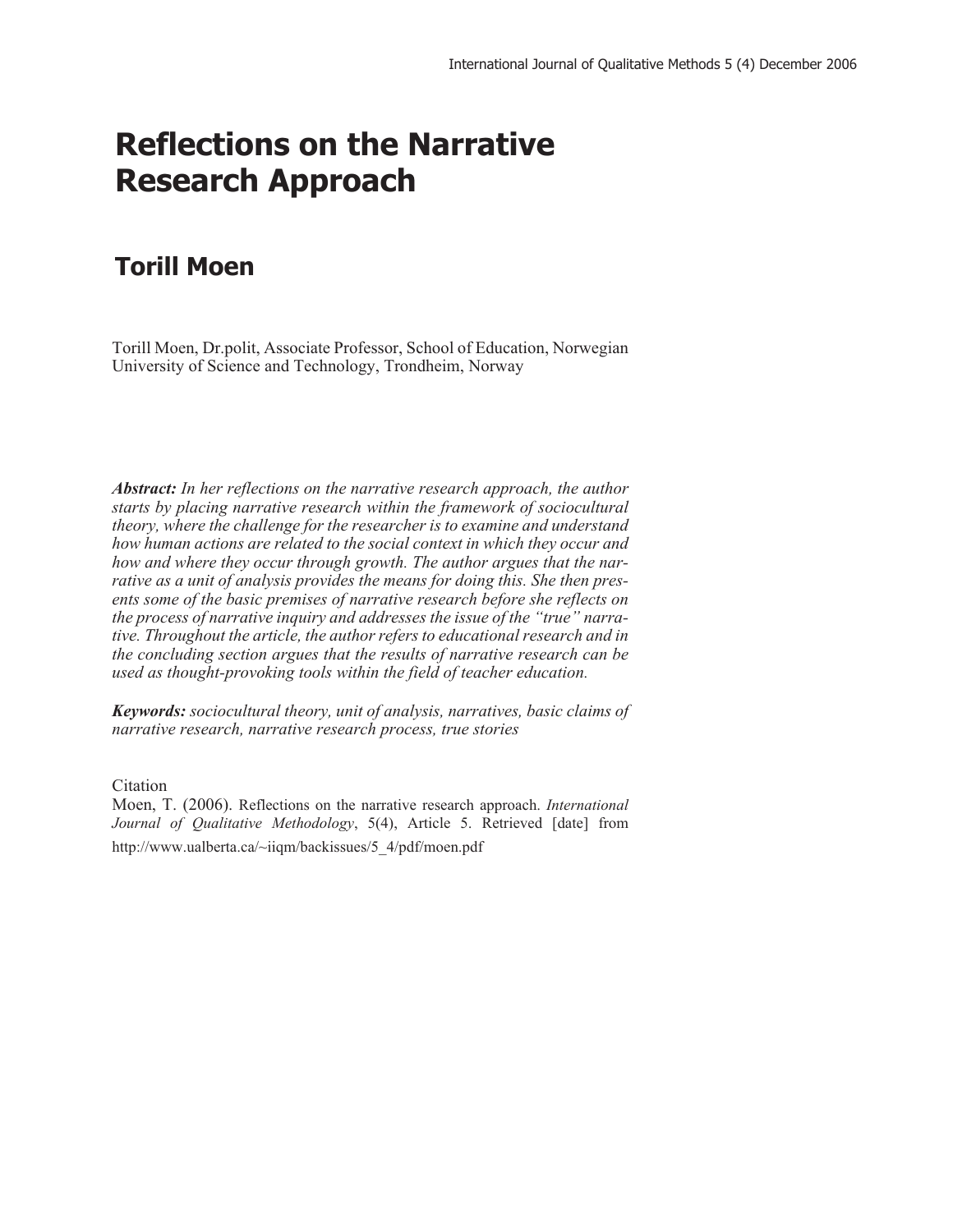$A<sub>with</sub>$  as we make our way through life, we have contin-<br>with our surrounding world and with ourselves. uous experiences and dialogic interactions both with our surrounding world and with ourselves. All of these are woven together into a seamless web, where they might strike one as being overwhelming in their complexity. One way of structuring these experiences is to organize them into meaningful units. One such meaningful unit could be a story, a narrative. For most people, storytelling is a natural way of recounting experience, a practical solution to a fundamental problem in life, creating reasonable order out of experience. Not only are we continually producing narratives to order and structure our life experiences, we are also constantly being bombarded with narratives from the social world we live in. We create narrative descriptions about our experiences for ourselves and others, and we also develop narratives to make sense of the behavior of others (Zellermayer, 1997). According to Polkinghorne (1988), people without narratives do not exist. Life itself might thus be considered a narrative inside which we find a number of other stories.

Narrative research is increasingly used in studies of educational practice and experience, chiefly because teachers, like all other human beings, are storytellers who individually and socially lead storied lives (Connelly & Clandinin, 1990). Narrative research is thus the study of how human beings experience the world, and narrative researchers collect these stories and write narratives of experience (Gudmundsdottir, 2001). Even if narrative inquiry is a relatively new branch within the qualitative or interpretive research tradition, much has already been written on the theme. When reading about narratives and narrative research, one is left with the impression that the focus of attention becomes diffuse, spreading in many directions: Very often, the concept of narrative is used in connection with how to represent a qualitative research study. Thus, it is maintained that a case study, a biographical study, a phenomenological study or an ethnographic study may have a narrative form of representation (Creswell, 1998). The narrative representation particularly appears to be connected to teacher biographies and autobiographies. Within this tradition, it even seems as if the terms *biography* and *narrative* are used synonymously (Goodson, 1992). Some researchers have focused on the narrative approach as a method of inquiry (Carter, 1993; Connelly & Clandinin, 1990; Gudmundsdottir, 1997, 2001), a research genre situated within the qualitative or interpretive research family. Others have claimed that the narrative approach is not a method but, rather, a frame of reference in a research process, wherein narratives are seen as producers and transmitters of reality (Heikkinen, 2002).

My point of departure is that the narrative approach is a frame of reference, a way of reflecting during the entire inquiry process, a research method, and a mode for representing the research study. Hence, the narrative approach is both the phenomenon and the method (Connelly & Clandinin, 1990), a postulate that some might find rather confusing and overwhelming. In this article, I therefore intend to present some thoughts on narrative inquiry as being both the phenomenon and method. In doing so, I will present three basic underpinnings incorporated in the narrative approach, then I will examine the narrative research process before finally addressing the question of whether the stories occurring within this field of research are true. First, I will place the narrative research approach within the framework of sociocultural theory, focusing on Vygotsky's (1978) ideas on the developmental approach to the study of human beings, and Bakhtin's (1986) ideas on dialogue.

# **The sociocultural foundation of narrative research**

For centuries, scholars have studied and puzzled over the development of human beings, leading, not surprisingly, to a number of theories. We find models that emphasize the importance of the environment for the development of individuals, and, on the other hand, we find theories that focus on how development is propelled by an inner biological maturing of individuals. Both approaches represent traditional epistemologies. Social constructivism introduces alternative theories on the development of human beings. Although there are different versions of social constructivism, what they have in common is the belief that individuals learn and develop through participation in social activities in the world. Society—or the world, for that matter—has continuous influence on the individual or the mind, and vice versa. Human beings learn and develop in these mutual processes between the individual and society. In this way, the dualism between the individual and her or his social environment, or what is called the mind-world problem, is abolished (Prawat, 1996). Sociocultural theory is one version of social constructivism that connects the entities mind and world.

> Vygotsky's ideas on developmental analysis

According to Vygotsky (1978), human learning and development occur in socially and culturally shaped contexts. How people become what they are thus depends on what they have experienced in the social contexts in which they have participated. The social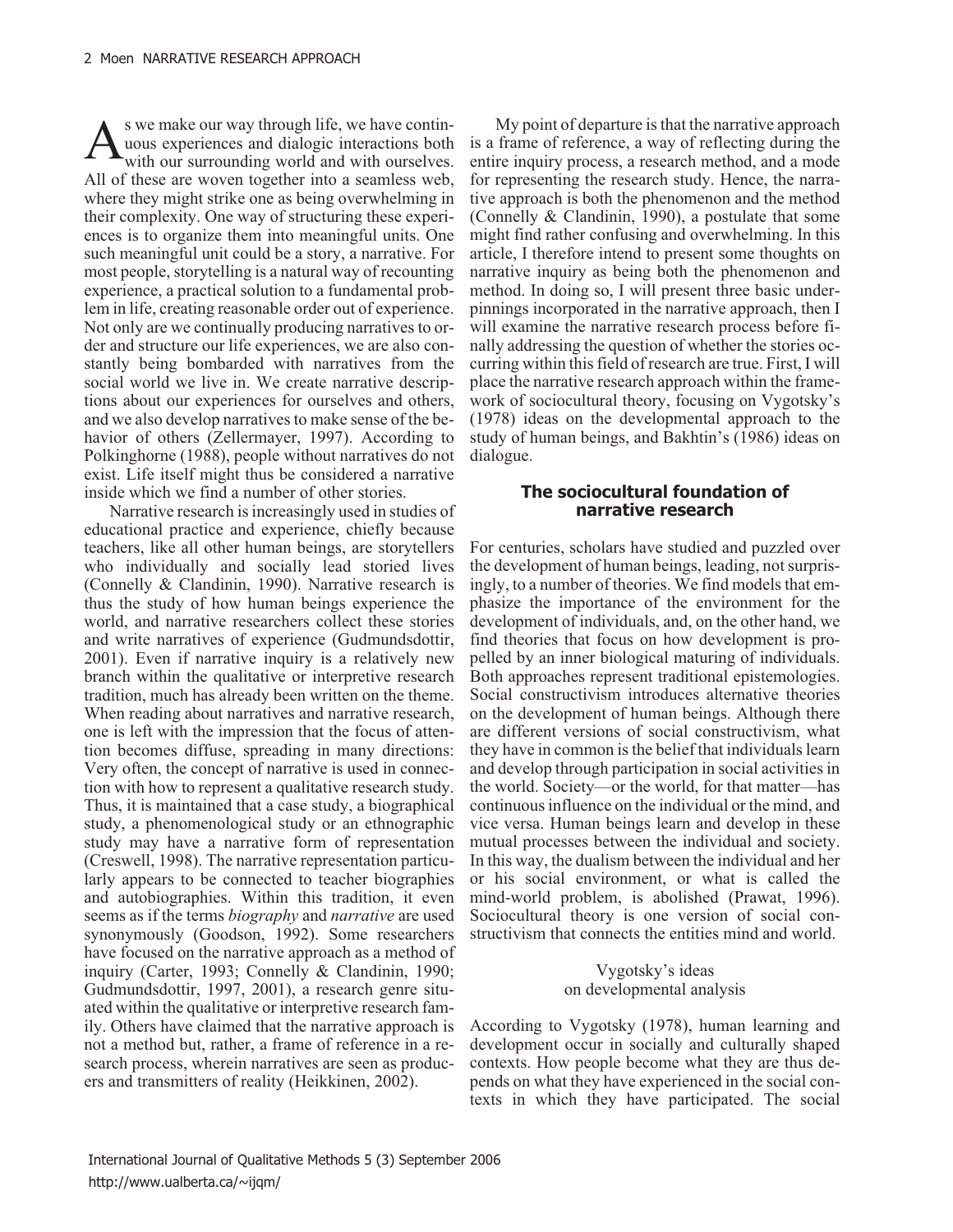contexts individuals encounter are based on where they are at any particular point in time. As historical conditions are constantly changing, this also results in changed contexts and opportunities for learning and development. Thus, consciousness, or the human mind, cannot be considered as a fixed category, in the sense that it can be described once and for all (Schribner, 1985). Quite to the contrary, it is a category undergoing continual change and development, a change and development that occur in step with historical development and activities on the social plane.

Vygotsky (1978) was critical of research that considered individuals in isolation, and when arguing for his genetic or developmental approach, he contrasted it with approaches that attempt to analyze psychological phenomena without regard for their place in development. In fact, he devoted more than a fourth of his manuscripts to an analysis of the shortcomings in psychological theory and methods responsible for this failure (Schribner, 1985). He claimed that analyses of "fossilized" or static products would often be misleading, as they provided description but not explanation of human mental development, and he maintained that it is impossible to understand human mental functioning without considering how and where this occurs through growth. Genetic analysis, thus, means that focus is placed on the very process by which human consciousness is formed:

We need to concentrate not only on the product of development but on the very process by which higher forms are established. . . . To encompass in research the process of a given thing's development in all its phases and changes—from birth to death—fundamentally means to discover its nature, its essence, for it is only in movement that a body shows what it is. (pp. 64-65).

Researchers (Dysthe, 2001; Elbaz-Luwisch, Moen, & Gudmundsdottir, 2002; Hundeide, 2001; Moen, Gudmundsdottir, & Flem, 2003; Wertsch, 1991) have increasingly promoted Bakhtin's (1986) theories as a useful supplement to Vygotsky's ideas on a developmental approach to the study of human beings. In particular, they focus on Bakhtin's concept of dialogue.

#### Bakhtin's concept of dialogue

Dialogue, the most fundamental of Bakhtin's (1986) concepts, is used in a very wide perspective. All human action is dialogic in nature. In its widest sense, even existence itself might be considered to be dialogic. Not only do we conduct dialogues with the surrounding

world when we, for example, interact with other people, we also conduct dialogues with ourselves in our consciousness. The dialogue concept means that none of the things we say or do, whether we speak, listen, write, read, or think, occur in a vacuum. To gain insight into what dialogue implies, we must consider three other central concepts in Bakhtin's theory: utterance, addressee and voice.

Utterance, which is closely linked to dialogue, is a concept that must also be understood in a wide sense. In social contexts, an utterance may be spoken or written, whereas on the inner, mental level, it may be thought. An utterance assumes a person to be speaking to someone, an addressee. Such an addressee may be ourselves on the inner psychological plane, as well as various people we meet on our way through life. Finally, an utterance assumes a voice. An utterance can exist only if produced by a voice. According to this strong emphasis on dialogue, a voice can never exist in isolation. It never exists in a vacuum and is never neutral. The voice producing an utterance always addresses someone. An individual always exists in relation to others, and living means being in an endless dialogue with others. Thus Bakhtin (1986) is concerned with voices that interact and that together create meaning and understanding. Meaning and understanding cannot be transferred from one person to the next; rather, they are created when voices engage in dialogue with each other.

The voice producing the utterance considers or reflects the person or persons to whom the utterance is addressed. When, for example, a teacher speaks to the children in her class, she behaves differently from when she is talking with her colleagues in the staff room or when talking with the researcher. In addition to having her own voice, she therefore also reflects the voice of the addressee. Thus, an utterance includes at least two voices, and one of Bakhtin's (1986) key points is to ascertain who is doing the talking. Not only does an utterance reflect the voice of the speaker and the addressee, it also reflects other voices that have been experienced previously in life, in history, in culture. Thus a voice is overpopulated with other voices, with the intentions, expectations, and attitudes of others. As the voice producing the utterance also includes the voices of many others, Wertsch (1991) has argued that it is inappropriate to use the singular form of voice; the plural, "voices," is the more correct term. Gudmundsdottir (2001) agreed with this when she said, "One finds no singular voice, because any claimed voice is a heteroglossia of culturally situated voices that ventriloquate through the singular voice that is claimed by an individual" (p. 235).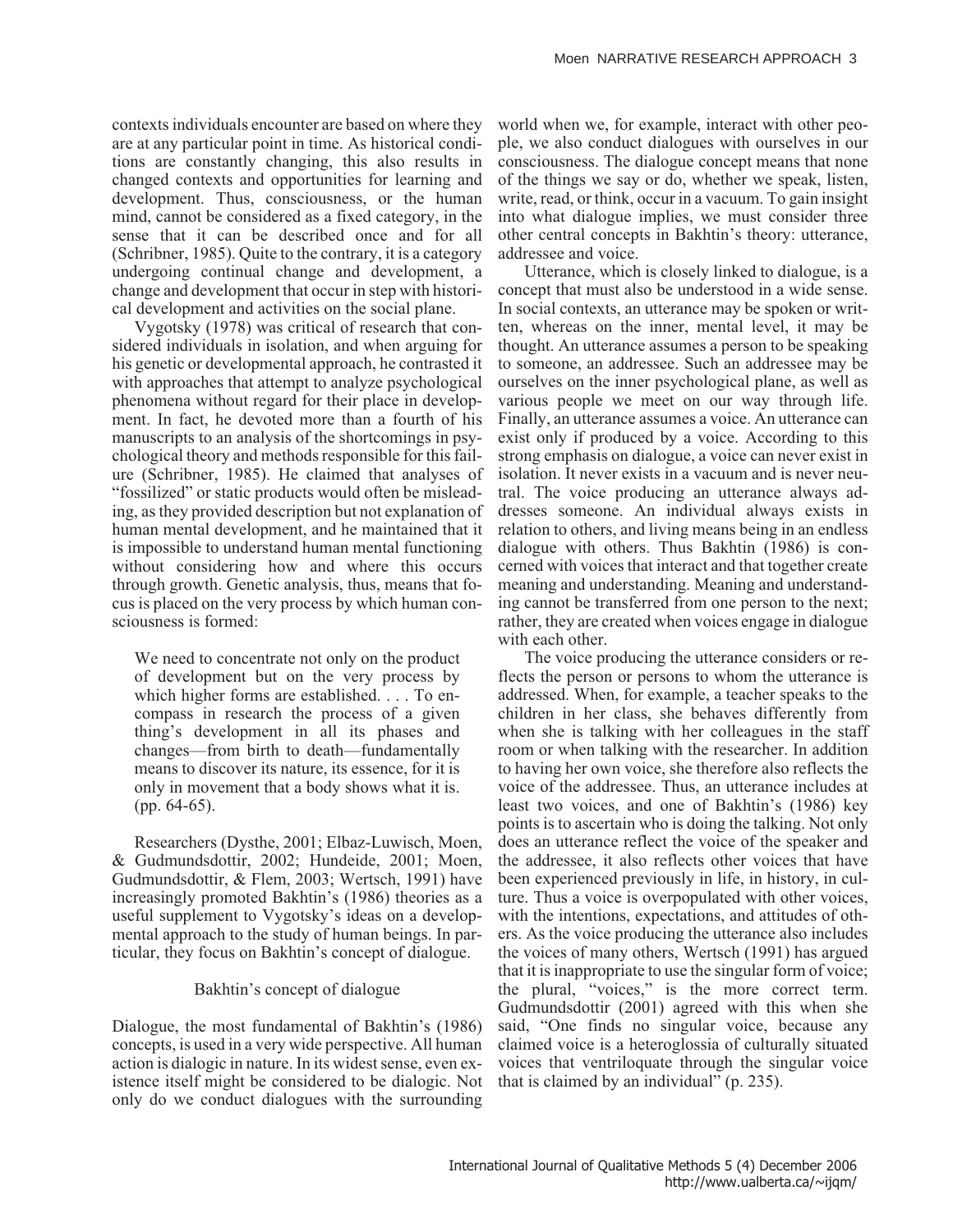#### Narratives as a unit of analysis

We have seen that Vygotsky (1978) and Bakhtin (1986) argued for the need to go beyond the isolated individual when trying to understand human development and functioning. When using their ideas as a theoretical framework, the challenge is to examine and understand how human actions are related to the social context in which they occur and to consider how and where they occur through growth. The task for the analysis is therefore to find a way to avoid the pitfalls of individualistic and societal reductionism. The narrative as a unit of analysis provides the means for doing this (Wertsch, 1998). Before exploring this issue, let us take a moment to examine Vygotsky's ideas on the unit of analysis.

Vygotsky's (1978) deep interest in methodological problems of science and, in particular, the units of analysis is evident in various areas of his writings; both when he is describing his own studies and in his critique of other researchers' methodological approaches. His preoccupation with methodological issues in general and with units of analysis in particular is not exceptional. Throughout history, many scholars have dealt with the problem of how to understand complex wholes. A major approach has been to break the complex whole down to its constituent parts, which are supposedly easier to grasp. The nature of the complex whole is then explained on the basis of an understanding of these parts (Van der Veer, 2001). Vygotsky warned against the decomposition of the complex whole into elements. In doing so, he employed an analogy from chemistry about the relationship between water, on the one hand, and the elements of oxygen and hydrogen, on the other:

It may be compared to the chemical analysis of water into hydrogen and oxygen, neither of which possesses the properties of the whole and each of which possesses properties not present in the whole. The student applying this method in looking for the explanation of some property of water—why it extinguishes fire, for example—will find to his surprise that hydrogen burns and oxygen sustains fire. These discoveries will not help him much in solving the problem. . . . Nothing is left to the investigator but to search out the mechanical interaction of the two elements in the hope of reconstructing, in a purely speculative way, the vanished properties of the whole (Vygotsky, 1962/2000, p. 3).

When discussing this topic, Vygotsky (1962/2000) said, "By *unit* (italics in original) we mean a product of

analysis which, unlike elements, retains all the basic properties of the whole and which cannot be further divided without losing them" (p. 4). It is on the basis of these postulations that Zinchenco (1985) has outlined criteria in Vygotsky's notion of the unit of analysis: A unit must not be a diffuse, syncretic whole of elements, something that combines everything with everything else. It should, rather, be an integrated whole. The unit of analysis must also be a living part of the whole. It must be a unified system that cannot be broken down further. Any further division of the whole into elements is possible but results in its decomposition as a living and unified entity. The unit must also maintain the characteristics of the unified whole, though internal contradictions and oppositions may exist. Finally, the unit of analysis must be capable of development, including self-development. It must possess the appropriate inherent properties and the potential for being transformed into something that differs from its initial form (Zinchenco, 1985). I maintain that the narrative contains all these criteria. Narratives are not broken into elements; they are neither reductionistic nor static. Narratives, rather, enable us to study teachers and their teaching in movement, in a process of development, and within the teachers' social, cultural, and institutional settings. Bearing this in mind, we can now turn our focus to narrative research.

## **Narrative research**

In Latin, the noun *narrario* means a narrative or a story, and the verb *narrare* to tell or narrate (Heikkinen, 2002). A narrative is a story that tells a sequence of events that is significant for the narrator or her or his audience. To repeat, when narratives are looked on within the framework of sociocultural theory, we have to remember the interlinking between the individual and her or his context. As individuals are telling their stories, they are not isolated and independent of their context. On the contrary, it is important to remember that the individual in question is irreducibly connected to her or his social, cultural and institutional setting (Wertsch, 1991). Narratives, therefore, capture both the individual and the context.

> Three basic claims about narrative research

In literature on the narrative research approach, we find three basic underpinnings, or claims. We have already seen the first claim in the introduction to this article: that human beings organize their experiences of the world into narratives. Second, narrative researchers maintain that the stories that are told depend on the in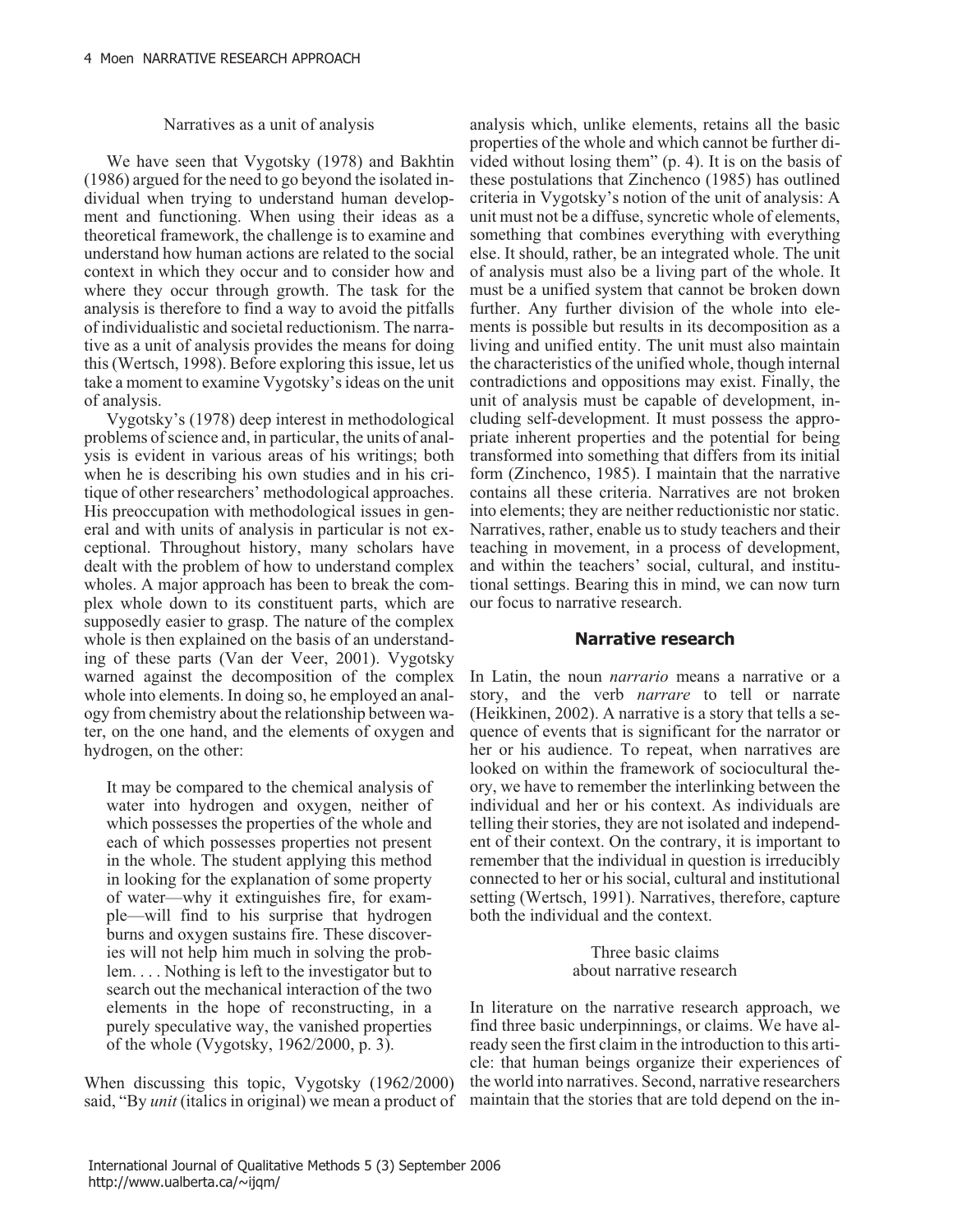dividual's past and present experiences, her or his values, the people the stories are being told to, the addressees, and when and where they are being told. The third claim, closely connected to the second, concerns the multivoicedness that occurs in the narratives. I will examine these claims in the following.

The narrative is regarded as "the primary scheme by which human existence is rendered meaningful" (Polkinghorne, 1988, p. 1). Following this line of thought, human experience is always narrated. Narrative research is, consequently, focused on how individuals assign meaning to their experiences through the stories they tell. According to Carter (1993), human beings come to understand sorrow or love or joy in particularly rich ways through the characters and incidents we become familiar with in novels or plays. The richness and nuances cannot be expressed in definitions or abstract propositions. They can only be demonstrated or evoked through storytelling. Narratives are therefore inevitably linked to language. The narration of experience comes naturally, like learning a language. This means that young children learn to tell all sorts of narratives, short and long, as they gradually master the language. As children experience through participation in all sorts of social events in their infinite varieties, they also learn to tell stories about them. In this way, they gradually learn what kind of meaning culture has imposed on the various events (Gudmundsdottir, 2001). Thus, storytelling as a way of recounting and creating order out of experience starts in childhood and continues through all stages of our lives. When teachers talk about their lives as teachers, they naturally appropriate a narrative structure (Butt, Raymond, McCue, & Yamagishi, 1992; Casey, 1992).

Like all of us, teachers tell and retell their stories of experience both for themselves and for others in different social settings, at different times and for different addressees. This means that the perspective on their experiences constantly changes form as they gain new experiences and engage in dialogues with other people (Heikkinen, 2002). Stories cannot be viewed simply as abstract structures isolated from their cultural context. They must be seen as rooted in society and as experienced and performed by individuals in cultural settings (Bruner, 1984). Human knowledge and personal identities are therefore continually constructed and revised. Experience of the world, like each person's perception of her- or himself, is a continuously developing narrative that is constantly forming and changing form. Here human knowledge is regarded as a plurality of small narratives, local and personal in nature, that are always under construction (Heikkinen, 2002). There is

no single, dominant, or static reality but, rather, a number of realities that are constructed in the process of interactions and dialogues. Human knowledge of the world is thus relative. It is dependent on the individual's past and present experiences, her or his values, the people the stories are being told to (the addressees), and when and where they are being told (Bakhtin, 1986). Bruner (1984) maintained that you always create or hear about a narrative in terms of your life experiences and background. Although research from this perspective perhaps has the ability to produce some kind of authentic view on reality, the belief in the potential attainment of an objective reality or truth is rejected (Connelly & Clandinin, 1990).

As stated above, the narrative approach is situated within the qualitative or interpretive research method (Gudmundsdottir, 1997, 2001). A qualitative approach to the field of investigation means that researchers study things in their natural settings, attempting to make sense of and interpret phenomena in terms of the meaning people bring to them. The immediate and local meanings of actions, as defined from the actor's point of view, are thus crucial (Erickson, 1986). This understanding of qualitative research shifts our focus to the concept of voice. Several educational researchers refer to the voice as the research subject's voice. However, more and more scholars (Connelly & Clandinin, 1991; Elbaz-Luwisch, 2002; Gudmundsdottir, 2001; Hoel, 1997; Moen et al., 2003) within the narrative approach use the term voices rather than voice because they recognize that the narratives are in part personal stories shaped by the knowledge, experiences, values and feelings of the persons who are telling them. At the same time, they are also collective stories that are shaped by the addressees and the cultural, historical and institutional settings in which they occur (Elbaz-Luwisch, 2002, 2005).

The process of claiming voice is therefore basically an interaction between the individual's beliefs and experiences and past, present and future external voices. To use Vygotsky's (1978) concepts, it is an interaction between intermental and intramental processes. The notion of intermental processes refers to the social plane, and the notion of intramental processes refers to the inner psychological plane. In this way, narratives connect the individual and her or his social context, and therefore a multitude of voices are present within an individual's stories. All the three basic claims presented here are closely linked to the above-mentioned ideas of Vygotsky and Bakhtin (1986), and, I would add, important aspects to keep in mind during the entire narrative research process.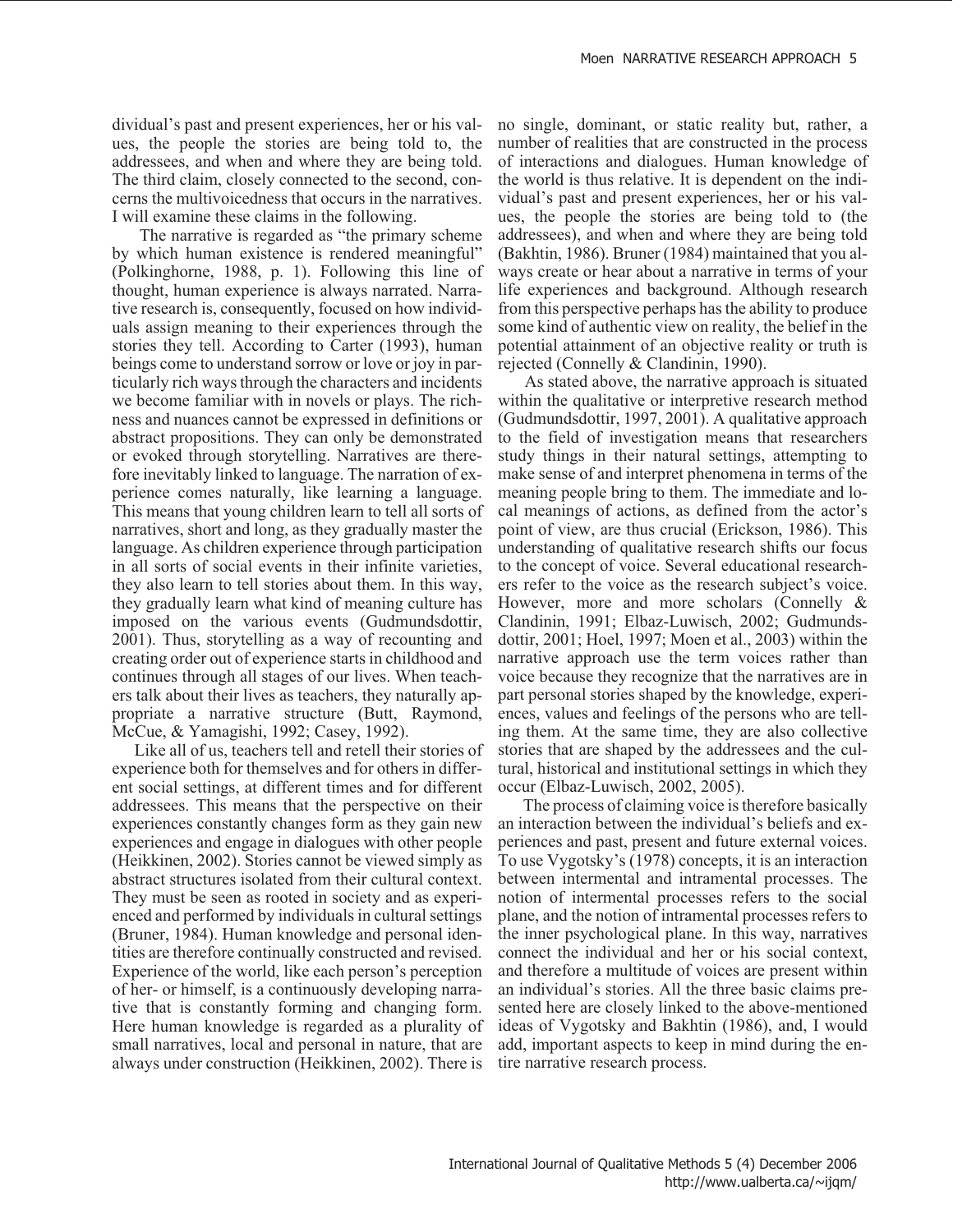#### The narrative research process

As will be shown below, one of the main characteristics of narrative research is the collaboration process between the researcher and her or his research subjects. Within this approach, the research subject is regarded as a collaborator rather than an informant guided by the agenda of the researcher (Altork, 1998). This is the reason why I prefer *research subject* rather than the more traditional term *informant*. Other terms I just as easily could have preferred are *collaborator* or *participant*.

In narrative research, stories of experience are shaped through discussions with the research subject in a dialogue. A number of data collection methods can be used, as the researcher and the research subjects work together in this collaborative dialogic relationship. Data can be in the form of field notes; journal records; interview transcripts; one's own and other's observations; storytelling; letter writing; autobiographical writing; documents such as school and class plans, newsletters, and other texts, such as rules and principles; and pictures (Connelly & Clandinin, 1990). To this list, I would add video recordings, as these are also useful data in narrative research. Although other qualitative research approaches, such as case studies, biographies, phenomenological studies, grounded theory studies, and ethnographic studies, are described in detail, the literature on narrative research appears to be rather vague about concrete inquiry procedures. In this section I will focus on three recurrent issues in discussions on the narrative research approach. First is the relationship between the researcher and her or his research subjects. The second is how a narrative is developed from an experienced and orally told story into a written text, and the third is the hermeneutic or interpretive nature of narrative research.

Several researchers (Altork, 1998; Connelly & Clandinin, 1990; Heikkinen, 2002; Kyratzis & Green, 1997) have been interested in the collaborative, dialogic nature of the relationship between the researcher and her or his research subjects. What seems to be important when discussing this issue is the necessity of time and space to develop a caring situation in which both the researcher and the research subjects feel comfortable. It has also been claimed that a sense of a nonjudgmental attitude (Fetterman, 1998) and a sense of equality between the participants is particularly important in narrative inquiry, because teachers have traditionally experienced that they do not have their own voice in the field of educational research and might find it difficult to feel empowered to tell their stories. The ideal is that the narrator and the researcher reach a joint intersubjective understanding of the narratives that occur during the research process (Connelly & Clandinin, 1990).

However, a dilemma can occur if the researcher and the research subjects interpret specific events in different ways or if the research subjects question the interpretive authority of the researcher (Gudmundsdottir, 2001). Closely connected to this dilemma is the question of whether the research subjects always have a better appreciation of their actions than the outside observer. Must the accounts of those individuals whose customs or actions are being explained always be accepted as the "correct" account of the phenomenon in question? According to Phillips (1997), it is difficult to tell if a particular story is a reflection of the facts in the case or whether it has been shaped by the storyteller. In my opinion, the dilemma outlined here could and should be solved by including both the researcher's and the research subject's points of view in the research report. Perhaps in this way, the multivoicedness of the narrative would appear more clearly than it would if the researcher and the research subject have a joint understanding of the narratives that occur during the inquiry process.

Creating a narrative implies a process whereby an accurate story that occurs in collaboration between the researcher and the research subject becomes fixed in a written text. Ricoeur (1981) has provided useful theory that helps us understand this process. First, in the dialogic collaboration process between the researcher and the research subject, one or more stories are written down and become fixed in a text. This means that the narrative in question is no longer tied to the moment in which it occurred. Second, by fixing the narrative into a text it becomes "autonomized": It has been detached from the moment it occurred and has assumed consequences of its own. Third, the narrative can, in this way, assume importance that goes beyond the initial situation and becomes relevant in other contexts. The story has been liberated from its origin and can enter into new interpretive frames, where it might assume meanings not intended by the persons involved in the original event. Fourth, the narrative that is fixed in a text is thus considered an "open work" where the meaning is addressed to those who read and hear about it. Looking on narrative as an open text makes it possible to engage in a wide range of interpretations.

Creating a narrative is primarily a process that organizes human experiences into meaningful episodes. The "raw material" for the narratives comes from intermental life experiences and intramental images that are not accessible to direct observation. The individual stories that emerge in texts in the creation of narratives are, however, available for direct observation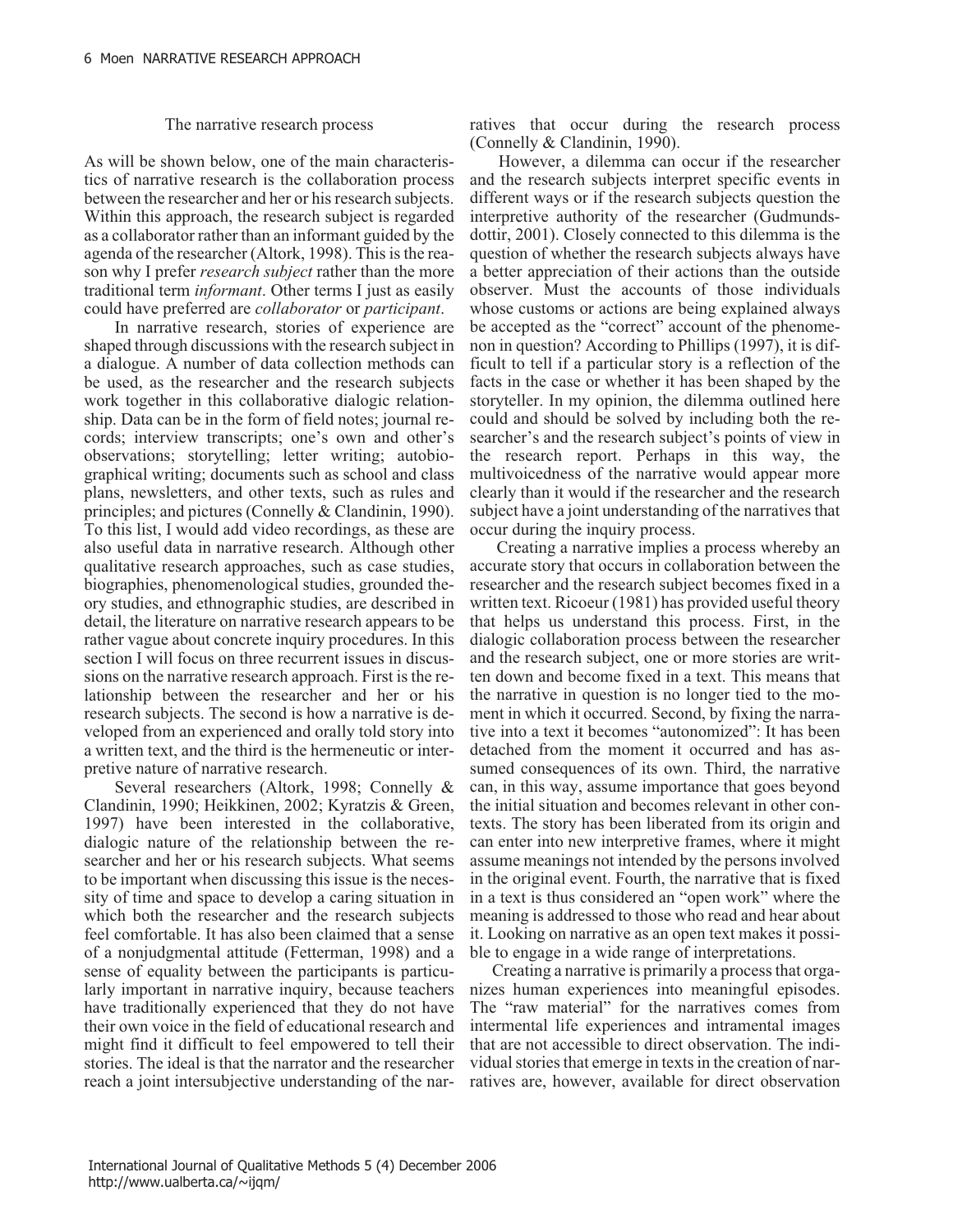and interpretation (Polkinghorne, 1988). In this way, any narrative functions at two levels. The first level comprises the story that has been carefully selected out of a complex situation and has been fixed in a narrative. By selecting one episode from a complex social situation, the event has already been interpreted and infused with meaning: meaning ascribed to it by the narrative under construction, which is the second level (Gudmundsdottir, 1997, 2001).

Implicit in what has been discussed so far is that narrative research is an ongoing hermeneutic or interpretive process. The interpretation starts immediately when one story is selected out of any number of other possible stories, and it continues during the entire research process. Above we have seen that both the researcher and the research subjects participate in this interpretive process during the entire research period. We have also seen that the interpretation does not end with the finished research report. Quite to the contrary, the final narrative opens for a wide range of interpretations by others who read and hear about the report (Ricoeur, 1981).

I will end this section with some reflections on the interpretive role of the researcher. Often, researchers occupied with teaching practice are former teachers themselves. When they enter the classroom to collect their data, the scene is so familiar that it might be difficult to see anything at all. The researcher may, however, distance him- or herself from the everyday life of a classroom, making it unfamiliar, by looking at it through theory. Theoretical perspectives enable us to gain further understanding and insight. Researchers using a narrative approach employ theory in systematic ways both when they approach the field and when they give reasons for the interpretations (Gudmundsdottir, 1992). Thus, it is the constant interaction between theory and empirical data that makes it possible to understand and gain new insight. The stories that occur within the narrative research approach are therefore always told and interpreted within a theoretical framework (Gudmundsdottir, 2001).

# The "true" narrative?

According to Bakhtin's (1986) notions of utterance and addressee, the narratives can differ depending on to whom the stories are being told, and this naturally raises the question of whether the stories are true. When it comes to this crucial element, it is important to remember the second basic claim of narrative research. In fact, this fundamental claim makes the question irrelevant. According to this view, there is no static and everlasting truth. Instead there are different subjective positions from which we experience and interpret the

world (Peshkin, 1988, 1991). Nevertheless, the question about the truth seems to be a recurring theme within the literature on narrative research on educational practice (Goodson, 1992; Gudmundsdottir, 1997; Heikkinen, 2002; Phillips, 1997). Phillips, for example, claimed that a narrative often must be true to be considered acceptable. The point he is making is that we do not always know, or are not always aware of or honest about, the reasons underlying our actions. Consequently, he suggested that the account of an outsider might be more truthful than the first-person story of the research subject. He argued that at special times, such as when policy or future important actions rely on the acceptance of the narrative, it is particularly important for the account in the narrative to be true. The point Phillips was making here took on special significance during the political crisis in January and February 2003. In the political discussions on what was called the "Iraqi conflict," the U.S. president, George W. Bush, and the U.K. prime minister, Tony Blair, appeared to have one story about Iraq and Saddam Hussein, whereas countries such as France, Germany, and Russia seemed to have another. The crucial question at that time was what kind of story the United Nation's Security Council would accept. This issue also has special interest today when we listen to various stories about the war between Israel and the Hezbollah. When discussing the issue of the "true" story, Phillips did not touch on questions like what truth, whose truth, from what context, what social location, and so on.

Denzin (1989) contended that narratives are fictional statements that, to a varying degree, are about real lived lives. During the collaborative process of collecting and producing narratives of experience, the researcher and the research subjects inevitably remove themselves from the real lived event that was the starting point for the story in question. Consequently, narrative research always presents stories about remembered events and how these were experienced. The notions of facts, facilities, and fiction are used in this reasoning. Facts refer to events that are believed to have occurred, and facilities describe how those facts were lived and experienced by the interacting individuals. Fiction, then, is a truthful narrative that deals with the facts and facilities, and is faithful to them both. True stories are, thus, stories that are believed.

Bruner (1984) followed the same line of thinking when he made a distinction between a life as lived, experienced, and told. A life lived is what actually has happened. A life experienced consists of the images, feelings, sentiments, desires, thoughts, and meanings known to the person whose life it is. A life told is a narrative or several narratives influenced by the cultural conventions of telling, by the audience, and by the so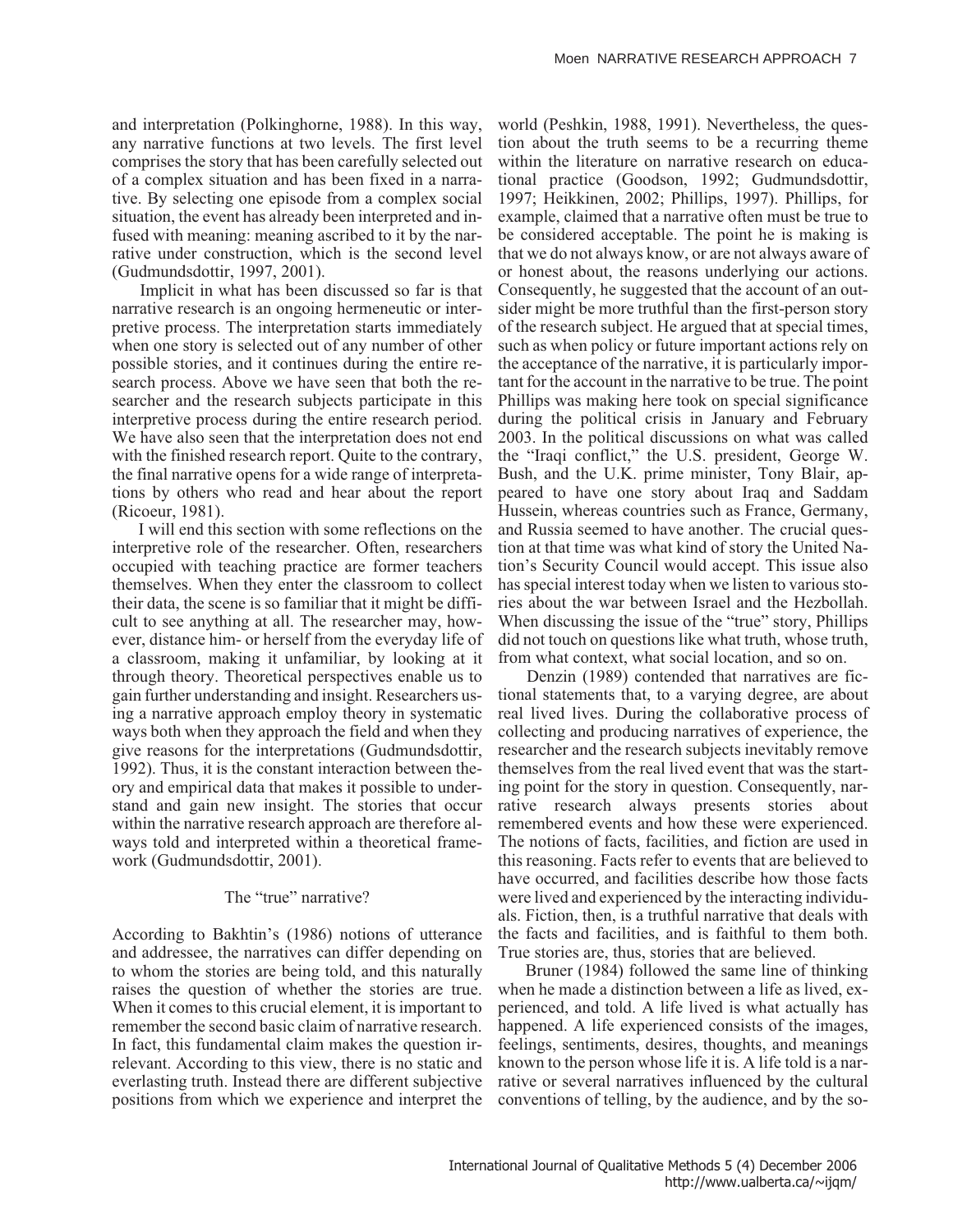cial context. One can imagine a life that is lived, experienced, and told about in a way that depicts a complete relationship between these three terms. In real life, however, there are inevitable gaps between reality, experience, and expression. Goodson (1992) has developed Bruner's ideas, claiming that in narrative research, there are not three but four levels. The life is told by the person who lived and experienced it, and it is then retold when the storyteller and the researcher collaborate to produce an intersubjective understanding of the narrative. According to Goodson (1992), there is a distinctive relationship between life as lived and experienced and life as told and rendered in text. In a study where, for example, one particular teacher is in focus, it is important to remember that the written text is a representation of her or his life as a teacher, not her or his life as lived or experienced (Bruner, 1984). However, the written text should be produced in a way that achieves as much harmony as possible across these levels. It is also important to bear in mind in this context that narrative inquiry in the social sciences is a form of empirical narrative in which empirical data and theory are key elements in the work. Thus, in every narrative from educational practice, there will always be some facts (Denzin, 1989) or particles of truth (Lincoln, 2000).

When asking whether a story is true, another question naturally arises, that is, how to ensure the quality of the study. This is, needless to say, a recurrent concern when reading about qualitative methods in general (Creswell, 1998; Krathwohl, 1998; Miles & Huberman, 1994; Wolcott, 1990). Here, it is repeatedly argued that other terms than those used within the quantitative research tradition should be used. However, the language and criteria for narrative inquiry are still under development, hence the suggestion that each researcher must seek and defend the criteria that best apply to her or his work (Connelly & Clandinin, 1990). In pointing out several important aspects when discussing how to ensure the quality of a study, Wolcott (1990) maintained that in the qualitative research process the inquirer is in the field to be studied for a long period. He added that the researcher has to listen to the research subjects, because the most important aim is to capture each research subject's voice. He also pointed to the importance of beginning writing early, reporting fully, and writing fieldwork notes accurately. Moreover, the researcher has to be candid and at all times aware of her or his subjectivity. In this way, Wolcott (1990) claimed, qualitative researchers are always striving "to not get it all wrong" (p. 126), and bearing this in mind, I would suggest that narrative research is

trustworthy or reliable because of the extensive data generation procedures and the entire narrative research process outlined above.

Several scholars have suggested various verification procedures to ensure the quality of qualitative research. First, there is a focus on prolonged engagement and persistent observation in the field, whereby the researcher works with people day in and day out for a long period. This includes building trust with participants, learning the culture, and checking to ascertain whether there are any misunderstandings and misinformation. In triangulation, researchers make use of multiple and different sources of data. This process involves corroborating evidence from different sources to shed light on a theme or a perspective (Creswell, 1998). In negative case analysis, the researcher refines the working hypothesis as the inquiry is advanced in light of negative evidence (Miles & Huberman, 1994). When looking for negative evidence, the researcher actively looks for disconfirmation of what she or he thinks is the case. During this process, the researcher constantly reconsiders the working hypothesis until there is no disconfirmation. In member checks, the researcher solicits the research subject's view of the credibility of the findings and interpretations (Miles & Huberman, 1994), and this technique can be considered "the most critical technique for establishing credibility" (Lincoln & Guba, 1985, p. 314). This verification procedure involves taking data, analyses, interpretations, and conclusions back to the research subjects so that they can judge the accuracy and credibility of the account.

To understand a human being, her or his actions, thoughts, and reflections, you have to look at the environment, or the social, cultural, and institutional context in which the particular individual operates. Within the framework of sociocultural theory, this idea is stated repeatedly throughout this article. Together with all other qualitative researchers, Denzin (1989), therefore, talked about the importance of using thick description in narrative studies. By this, he meant that the narrative presents both the context and the web of social relationships. Rich, thick description means that the researcher describes in detail the participants and the settings of the study. In this way, the inquirer enables readers to transfer information to other settings and to determine whether the findings can be transferred because of shared characteristics (Creswell, 1998). By using these verification procedures, we as narrative researchers are faithful to both facts and facilities (Denzin, 1989), and we can develop the narratives from the research field into stories that are believed.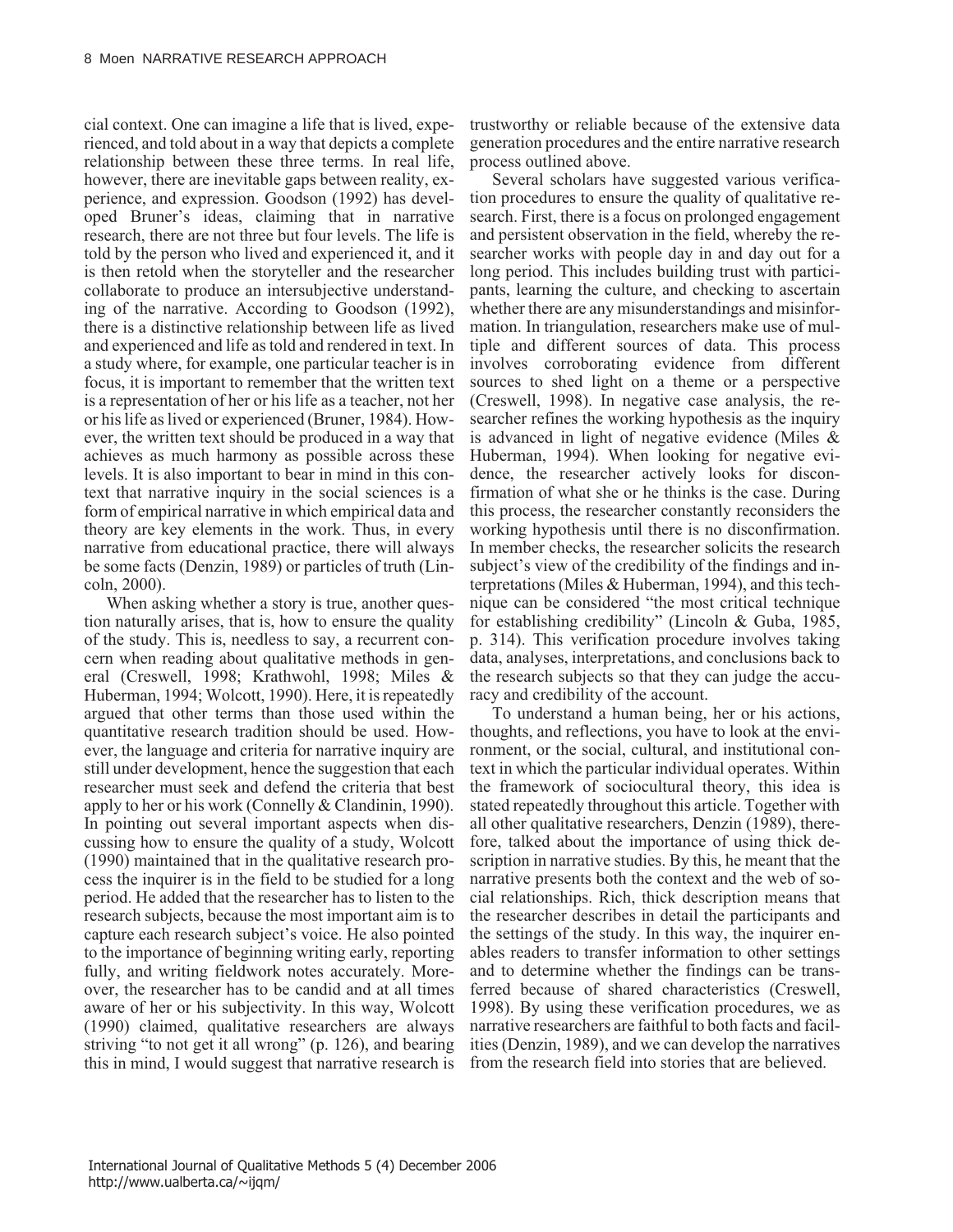## **Final comments**

In this article, I have situated the narrative research approach within the framework of sociocultural theory, and I have presented some of my reflections on narrative research as being both the phenomenon and method. In the final part of this article, I shall add a few comments on narrative research and, in particular, argue for the use of narratives in the field of teacher education.

Classroom reality is complex, multidimensional and, occasionally, hard to understand (Doyle, 1986). One way for researchers to deal with this complexity is to divide it into elements. Following Vygotsky's (1978) line of thought, this carries the risk of losing sight of the whole. In narratives, the complexity of the classroom is not broken down and divided into elements. On the contrary, narratives from classrooms capture both the complexity and, as we have seen, the multivoicedness of teaching. I reiterate that narratives retain all the characteristics of the whole and that they occur as an integrated and living part of the whole. When appearing as a whole rather than elements, narratives are not abstract, remote, or inaccessible. Instead, they can rather be perceived as familiar, informative, and relevant for those who hear about or read them. In this way, narratives bring practice up close (Carter, 1993), contributing, we hope, to provoking, inspiring, and initiating discussions and dialogues, something that is crucial for reflection on practice and its development. Approaching it in this way, narratives are understood as cultural scaffolds or thinking tools that can be used to develop the profession and the field of practice (Carter, 1993; Gudmundsdottir, 1997). In my view, narratives are not thinking tools only for teachers practicing in the field. Those of us who are narrative researchers would also like our stories to be thinking tools for the politicians who are making decisions affecting our schools. We would like the stories to be thinking tools for our research colleagues, as new inquiry questions might arise from the narratives. Finally, we would like the stories to be thinking tools within the field of teacher education. In the following, I shall look at this last wish.

When student teachers enter teacher education, they have been students for many years themselves. Thus, they enter teacher education already knowing and believing a great deal about the field, and assuming they know a lot about teaching (Richert, 1991). According to Lampert and Ball (1998), student teachers, therefore, believe that what they need to learn during their teacher education is what to do, not to think or reflect on what they are seeing or hearing. Dewey (1904/1965) maintained that as the classroom is a well-known arena, it is difficult for prospective teachers to consider alternative visions and ways of teaching. Student teachers do not stop, think, reflect, and ask questions in the same way they might have done if they had entered a more unfamiliar arena. This is a major challenge within the field of teacher education, one for which a number of "solutions" or perspectives have been proposed. Cochran-Smith and Lytle (1999) have organized these into three categories.

The first perspective is referred to as knowledge-for-practice. The focus here is on formal knowledge and theory, and the assumption appears to be that teacher learners can be good teachers with more theoretical knowledge. The second perspective—knowledge-in-practice—highlights teachers' practical knowledge. Here it is assumed that teachers learn when they have opportunities to probe the skills embedded in the work of expert teachers and to develop their own practical skills when they are teaching in classrooms (Cochran-Smith & Lytle, 1999). These two perspectives on student teachers' learning point out the traditional dualism, or the distinction between theory and practice.

The third perspective, knowledge-of-practice, does not have this distinction between theory and practice. The aim is, rather, to link field-based school experiences and theoretical perspectives. Within this perspective, knowledge is understood not as fixed and forever lasting answers but as a "terrain to be explored by multiple journeys through it" (Lampert & Ball, 1998, p. 45). It is within this perspective that narratives can be located. Narratives from classrooms and teaching incorporate both empirical data and relevant theory. When student teachers read or hear about a narrative, it will appear that the constant interaction between theory and empirical data is where it is possible to understand and gain new insight. Hence, I would suggest that narratives are particularly suitable for teacher education.

Finally, a great number of voices are heard in public debates on teaching. Our politicians have their ideas and visions, and, thus, voices. Researchers studying teaching from different theoretical perspectives have their particular voices. School administrators have their ideas. From time to time, the voices of pupils' parents are also heard in the media. Their voices seem to be particularly public when funding problems are the issue at hand. What is remarkable is that the voices of teachers are virtually absent from the public debate on teaching. Teaching has become increasingly demanding, and teachers' classrooms today are characterized by diversity and variety, full of complexities and multidimensionality. In these environments we expect that the teachers will teach our children to be reflective, thoughtful, responsible, and active human beings. This demanding task does not have any sim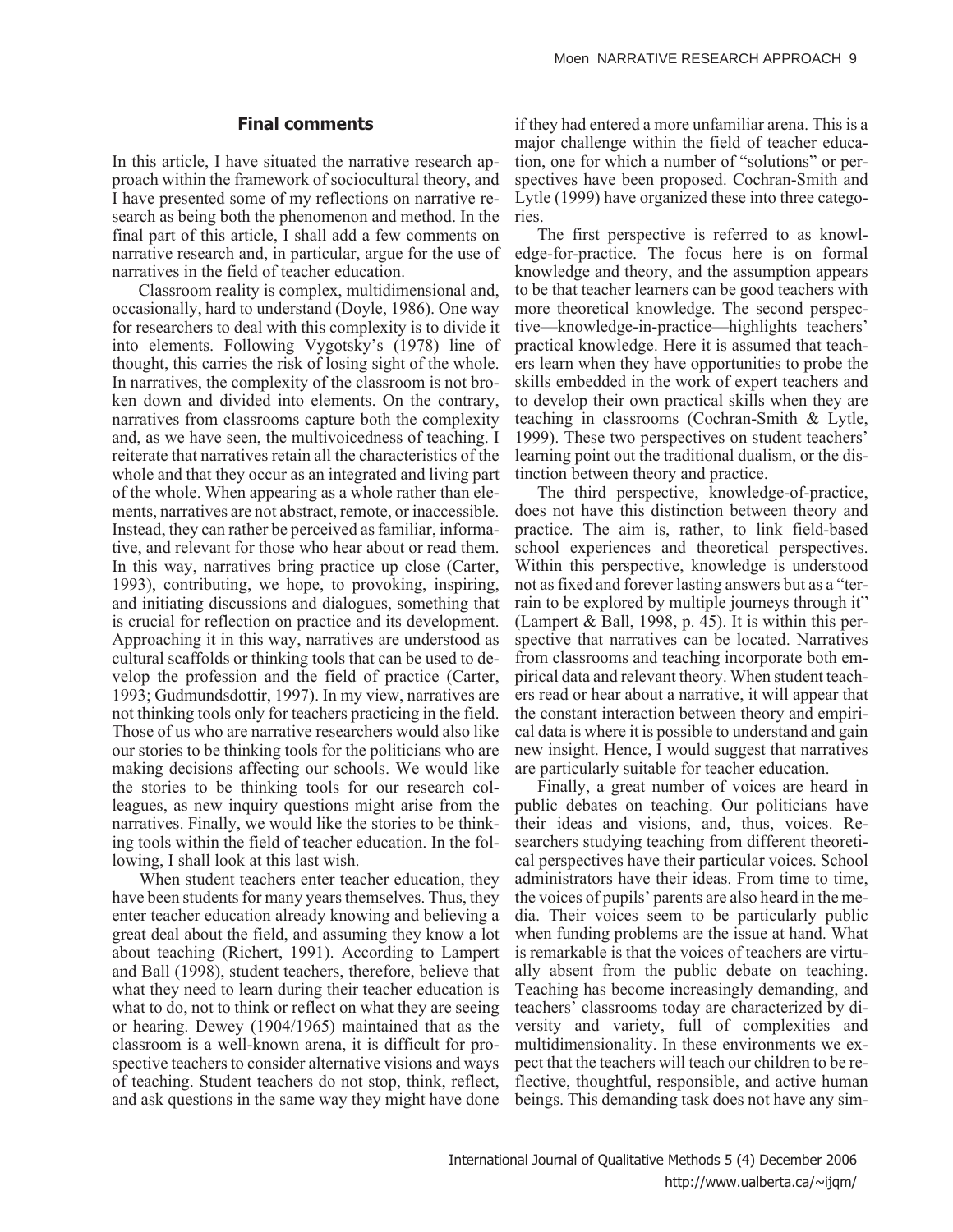ple solutions; there is no tried and true formula. Narrative research in which teachers' voices are heard in their stories of experience offers an opportunity to present the complexity of teaching to the public.

#### **References**

- Altork, K. (1998). You never know when you want to be a redhead in Belize. In K. DeMarris (Ed.), *Inside stories: Qualitative research reflections* (pp. 111-125). Mahwah, NJ: Lawrence Erlbaum.
- Bakhtin, M. (1986). *Speech genres & other late essays* (C. Emerson & M. Holquist (Eds.). Austin: University of Texas Press.
- Bruner, E. M. (1984). Introduction: The opening up of anthropology. In S. Plattner & E. M. Bruner (Eds.), *Text, play, and story: The construction and reconstruction of self and society—1983 proceedings of the American ethnological society* (pp. 1-16). Princeton, NJ: American Ethnological Society.
- Butt, R., Raymond, D., McCue, G., & Yamagishi, L. (1992). Collaborative autobiography and the teacher's voice. In I. Goodson (Ed.), *Studying teachers' lives* (pp. 51-98). New York: Columbia University, Teachers College Press.
- Carter, K. (1993). The place of story in research on teaching and teacher education. *Educational Researcher*, *22*(1), 5-12.
- Casey, K. (1992). Why do progressive women activists leave teaching?: Theory, methodology and politics in life-history research. In I. Goodson (Ed.), *Studying teachers' lives* (pp. 187-208). New York: Columbia University, Teachers College Press.
- Cochran-Smith, M., & Lytle, S. L. (1999). Relationships of knowledge and practice: Teacher learning in communities. Review of Research in Education, *24*, 249-306.
- Connelly, M. F., & Clandinin, J. D. (1990). Stories of experience and narrative inquiry. *Educational Researcher*, *19*(5), 2-14.
- Creswell, J. W. (1998). *Qualitative inquiry and research design: Choosing among five traditions*. Thousand Oaks, CA: Sage.
- Denzin, N. K. (1989). *Interpretive biography*. Newbury Park, CA: Sage.
- Dewey, J. (1965). The relation between theory and practice in education. In M. Borrowman (Ed.), *Teacher education in America: A documentary history* (pp. 140-171). New York: Teachers College Press. (Original work published 1904)
- Doyle, W. (1986). Classroom organization and management. In M. C. Wittrock (Ed.), *Handbook of research on teaching* (pp. 119-161). New York: MacMillan.
- Dysthe, O. (2001). Sosiokulturelle teoriperspektiv på kunnskap og læring. In O. Dysthe (Ed.), *Dialog, samspel og læring* (pp. 33-72). Oslo, Norway: Abstrakt Forlag.
- Elbaz-Luwisch, F. (2002). Writing as inquiry: Storying the teaching self in writing workshops. *Curriculum Inquiry*, *32*(4), 403-428.
- Elbaz-Luwisch, F., Moen, T., & Gudmundsdottir, S. (2002). The multivoicedness of the classroom: Bakhtin and the narrative of teaching. In R. Huttunen, H. L. T. Heikkinen, & L. Syrjälä (Eds.), *Narrative research: Voices from teachers and philosophers* (pp. 197-218). Jyväskylä, Finland: SoPhi.
- Elbaz-Luwish, F. (2005). *Teachers' voices: Storytelling & possibilities*. Greenwich, CT: Information Age.
- Erickson, F. (1986). Qualitative methods in research on teaching. In M. C. Wittrock (Ed.), *Handbook of research on teaching* (pp. 119-161). New York: MacMillan.
- Fetterman, D. (1998). *Ethnography: Step by step*. Newbury Park, CA: Sage.
- Goodson, I. (1992). *Studying teachers' lives*. New York: Columbia University, Teachers College Press.
- Gudmundsdottir, S. (1992). Den kvalitative forskningsprosessen. *Norsk Pedagogisk Tidsskrift*, *5*, 226-272.
- Gudmundsdottir, S. (1997). Introduction to the theme issue of "narrative perspectives on research on teaching and teacher education." *Teaching and Teacher Education*, *13*(1), 1-3.
- Gudmundsdottir, S. (2001). Narrative research on school practice. In V. Richardson (Ed.), *Fourth handbook for research on teaching* (pp. 226-240). New York: MacMillan.
- Heikkinen, H. L. T. (2002). Whatever is narrative research? In R. Huttunen, H. L. T. Heikkinen, & L. Syrjälä (Eds.), *Narrative research: Voices from teachers and philosophers* (pp. 13-25). Jyväskylä, Finland: SoPhi.
- Hoel, T. (1997). Voices from the classroom. *Teaching and Teacher Education*, *13*(1), 2-16.
- Hundeide, K. (2001). Det intersubjektive rommet. In O. Dysthe (Ed.), *Dialog, samspel og læring* (pp. 151-172). Oslo, Norway: Abstrakt Forlag.
- Krathwohl, D. R. (1998). *Methods of educational and social science research: An integrated approach*. New York: Longman.
- Kyratzis, A., & Green, J. (1997). Jointly constructed narratives in classrooms: Co-construction of friendship and community through language. *Teaching and Teacher Education*, *13*(1), 17-37.
- Lampert, M., & Ball, D. L. (1998). *Teaching, multimedia, and mathematics*. New York: Teachers College Press.
- Lincoln, Y. (2000). Narrative authority vs. perjured testimony: Courage, vulnerability and truth. *Qualitative Studies in Education*, *13*(2), 131-138.
- Lincoln, Y. S., & Guba, E. G. (1985). *Naturalistic inquiry*. Beverly Hills, CA: Sage.
- Miles, M. B., & Huberman, M. A. (1994). *Qualitative data analysis*. Thousand Oaks, CA: Sage.
- Moen, T., Gudmundsdottir, S., & Flem, A. (2003). Inclusive practice: A biographical approach. *Teaching and Teacher Education*, *19*, 359-370.
- Peshkin, A. (1988). Virtuous subjectivity. In D. Berg & K. Smith (Eds.), *The self and social inquiry* (pp. 267-281). Newbury Park, CA: Sage.
- Peshkin, A. (1991). Appendix: In search of subjectivity—One's own. In A. Peshkin, *The color of strangers, the color of friend* (pp. 285-295). Chicago: University of Chicago Press.
- Phillips, D. (1997). Telling the truth about stories. *Teaching and Teacher Education*, *13*(1), 101-109.
- Polkinghorne, D. E. (1988). *Narrative knowing and human sciences*. New York: State University of New York Press.
- Prawat, R. S. (1996). Constructivism, modern and postmodern. *Educational Psychologist*, *31*(3/4), 191-206.
- Richert, A. (1991). Case methods and teacher education: Using cases to teach teacher reflection. In B. R. Tabachnich & K. Zeichner (Eds.), *Issues and practices in inquiry-oriented teacher education* (pp. 130-150). London: Falmer.
- Ricoeur, P. (1981). *Hermeneutics and the human sciences*. Cambridge, UK: Cambridge University Press.
- Schribner, S. (1985). Vygotsky`s uses of history. In J. V. Wertsch (Ed.), *Culture, communication and cognition* (pp. 119-145). Cambridge, MA: Cambridge University Press.
- Van der Veer, Initial. (2001). The idea of units of analysis: Vygotsky's contribution. In S. Chaiklin (Ed.), *The theory and practice of cultural-historical psychology* (pp. 93-106). Aarhus, Denmark: Aarhus University Press.
- Vygotsky, L. S. (1978). *Mind in society: The development of higher psychological processes*. Cambridge, MA: Harvard University Press.
- Vygotsky, L. S. (2000). *Thought and language*. Cambridge, MA: MIT Press. (Original work published 1962)
- Wertsch, J. V. (1991). *Voices of the mind: A sociocultural approach to mediated action*. Cambridge, MA: Harvard University Press.